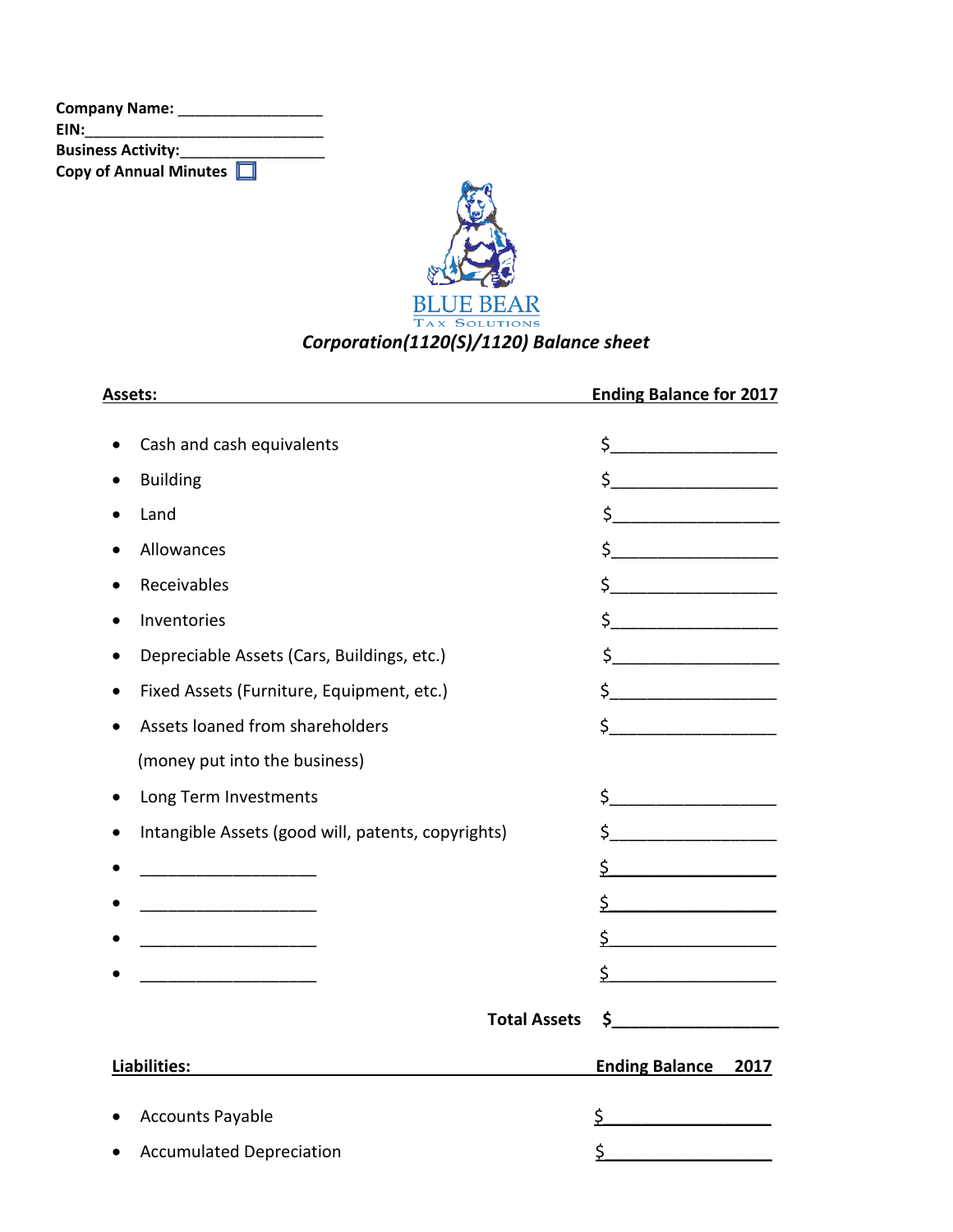|   | Notes Payable                                     |                                       | \$                            |
|---|---------------------------------------------------|---------------------------------------|-------------------------------|
|   | Mortgage Payable                                  |                                       | \$.                           |
|   | <b>Accrued Expenses</b>                           |                                       |                               |
|   | Differed income                                   |                                       | \$                            |
|   | Loans from shareholders                           |                                       | \$                            |
|   | Capital Account (money taken out of the business) |                                       | \$                            |
|   | Other current expenses:                           |                                       |                               |
|   | -Credit Card #1                                   |                                       | \$                            |
|   | -Credit Card #2                                   |                                       | \$                            |
|   | -Credit Card #3                                   |                                       | \$                            |
|   |                                                   |                                       | \$                            |
|   |                                                   |                                       | \$                            |
|   |                                                   |                                       | \$                            |
|   | -Vehicle Loan #1                                  |                                       | \$                            |
|   | -Vehicle Loan #2                                  |                                       | \$                            |
|   | -Vehicle Loan #3                                  |                                       | \$                            |
|   |                                                   |                                       | \$                            |
|   |                                                   |                                       | \$                            |
|   |                                                   |                                       | \$                            |
|   |                                                   |                                       | \$                            |
|   | Equity:                                           |                                       | <b>Ending Balance</b><br>2017 |
|   | Common stock                                      |                                       | \$                            |
|   | Paid in Capital                                   |                                       | \$                            |
| 0 | Retained earnings                                 |                                       | \$                            |
|   | Shareholders equity                               |                                       | \$                            |
|   |                                                   |                                       | \$                            |
|   |                                                   |                                       | \$                            |
|   |                                                   | <b>Total Liabilities &amp; Equity</b> | $\mathsf{S}_-$                |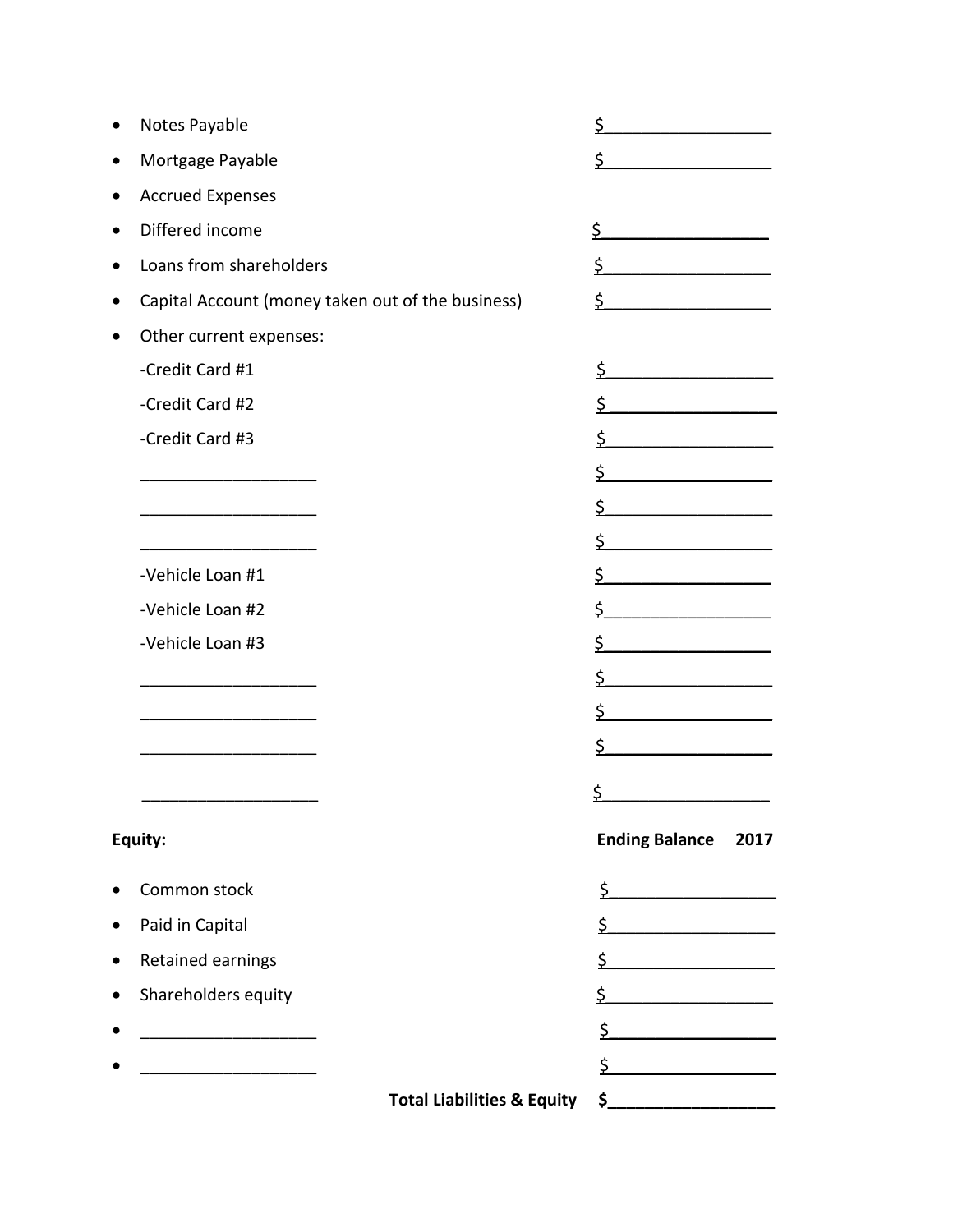| <b>Shareholders information:</b> |  |
|----------------------------------|--|
|                                  |  |
|                                  |  |
|                                  |  |
|                                  |  |
|                                  |  |
|                                  |  |
|                                  |  |
|                                  |  |
|                                  |  |
|                                  |  |
|                                  |  |
|                                  |  |
|                                  |  |
| Name:                            |  |
| Phone:                           |  |
|                                  |  |
|                                  |  |
|                                  |  |
|                                  |  |
|                                  |  |
|                                  |  |
|                                  |  |
|                                  |  |
| Email:                           |  |